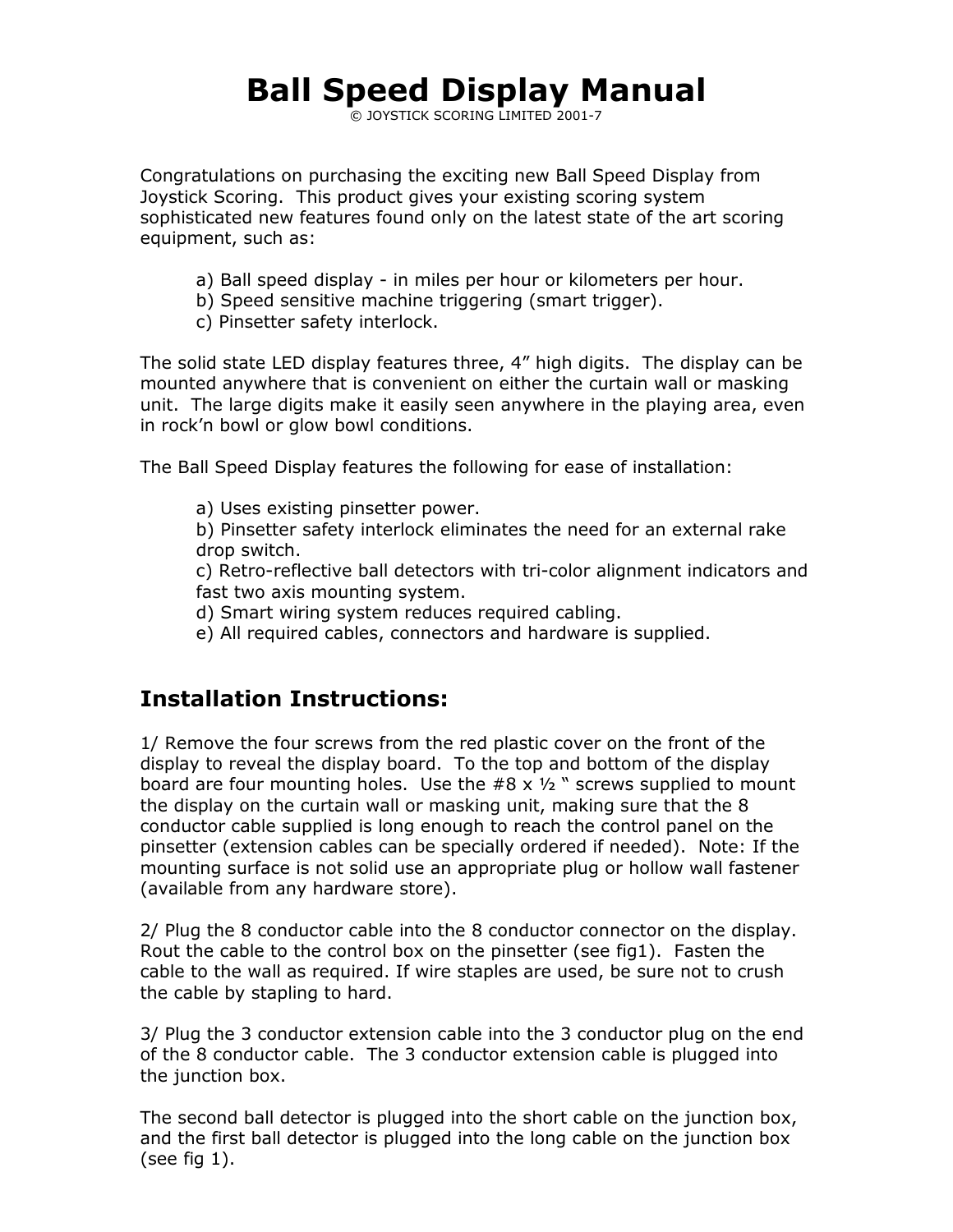

4/ Mount the ball sensors on top of the capping with 6' between them. This is the distance that is required for the display to calculate the speed of the balls. The second ball sensor is usually mounted on the bottom step of the kick back as shown in fig. 2. When ball sensor 1 is mounted six feet up the lane (towards the bowler) it should be just behind the camera.

5/ Ball sensor 2 must be mounted on the kickback, whereas ball sensor 1 must be mounted directly on top of the capping. Fig 2.





6/ Mount the reflectors on the brackets supplied, opposite the ball sensors.

7/ Complete all plug in connections as shown in fig 1 and properly staple or tie-wrap all cables, being careful that they are not in the way of any balls, or moving parts on the pinsetter.

8/ Connect the display to the pinsetter. The connections are as follows:

| $pin 1 - black$         |                            |                  |   | ball sensor common (3 wire female connector) |
|-------------------------|----------------------------|------------------|---|----------------------------------------------|
| $pin 2 - brown$         | ball sensor signal         | $\boldsymbol{w}$ | w | w                                            |
| $pin 3 - red$           | ball sensor +12VDC         | $\mathbf{w}$     |   | w                                            |
| pin $4 - \text{orange}$ | 24-32 VAC from pinsetter.  |                  |   |                                              |
| pin $5 -$ yellow        | 24-32 VAC from pinsetter.  |                  |   |                                              |
| pin $6 -$ green         | set common.                |                  |   |                                              |
| pin $7 - blue$          | set NO contact.            |                  |   |                                              |
| pin $8 -$ white         | set NC contact (not used). |                  |   |                                              |
| pin $9 - n/a$           | spare $pin - no wire$ .    |                  |   |                                              |
|                         |                            |                  |   |                                              |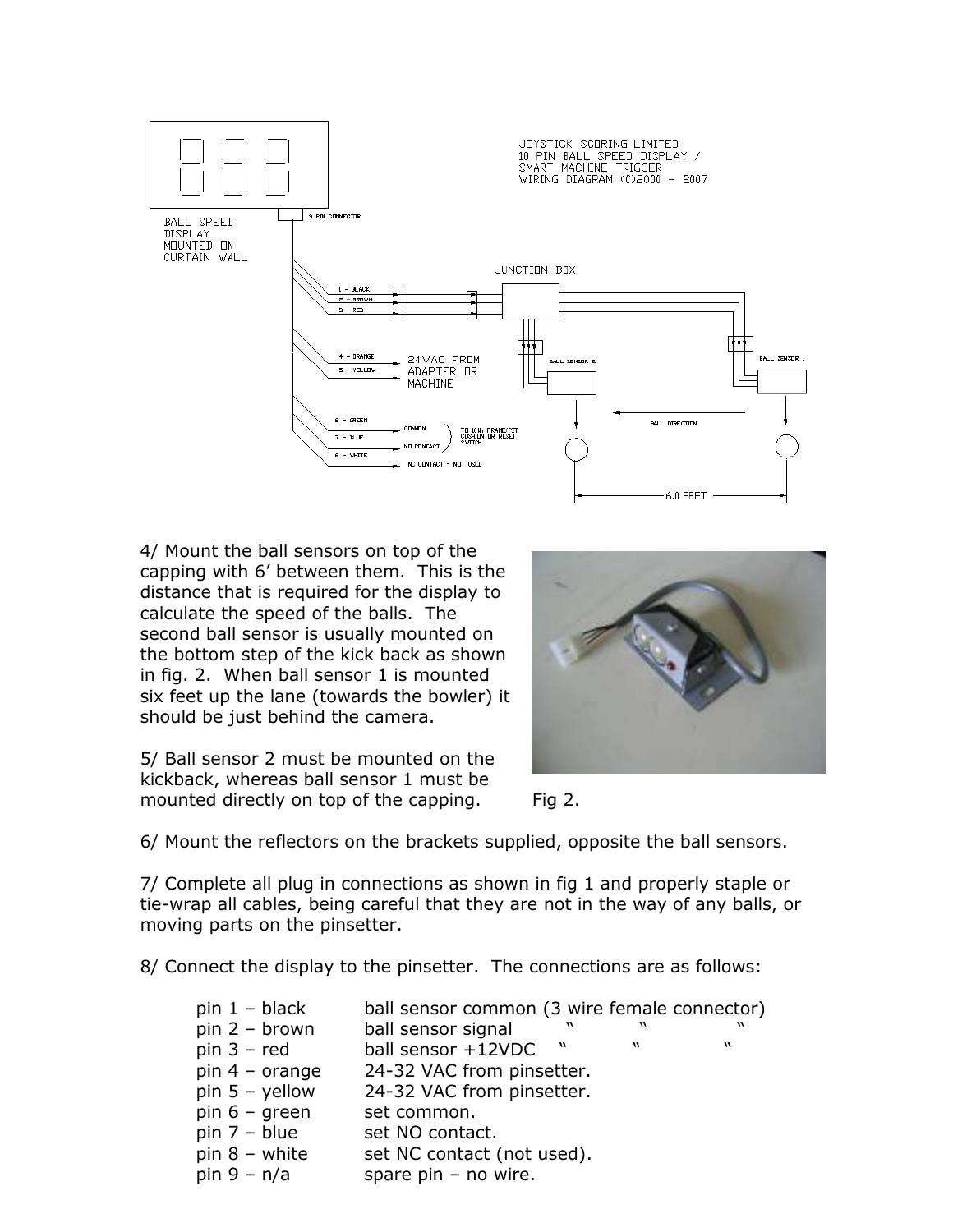### CAUTION! Always turn the main pinsetter power off before making connections!

9/ To avoid any unnecessary damage to the pinsetter or speed display always check the pinsetter schematic and use an AC mutimeter to test for expected 24VAC power before making any connections.

Always turn the main pinsetter power is off before doing ANY wiring. Connect the SET relay output (green & blue wire) to the reset or  $10<sup>th</sup>$  frame input with the insulation piercing connectors supplied,24VAC power can also be obtained from the pinsetter as follows;

#### AMF WIRING

For AMF pinsetters you will find an extra 20' 4 conductor cable supplied that allows easy connection to the back end of the machines for both set and power.

On the 82-70 pinsetter run the 4-conductor extension through the raceway to the back end control box. There you can easily disconnect old the pit cushion switch, and then connect the machine green and blue wires to allow the speed display to trigger the pinsetter. 24 Volt AC power is also easily obtained by connecting to



the short wire connecting the S & T switches and chassis ground.

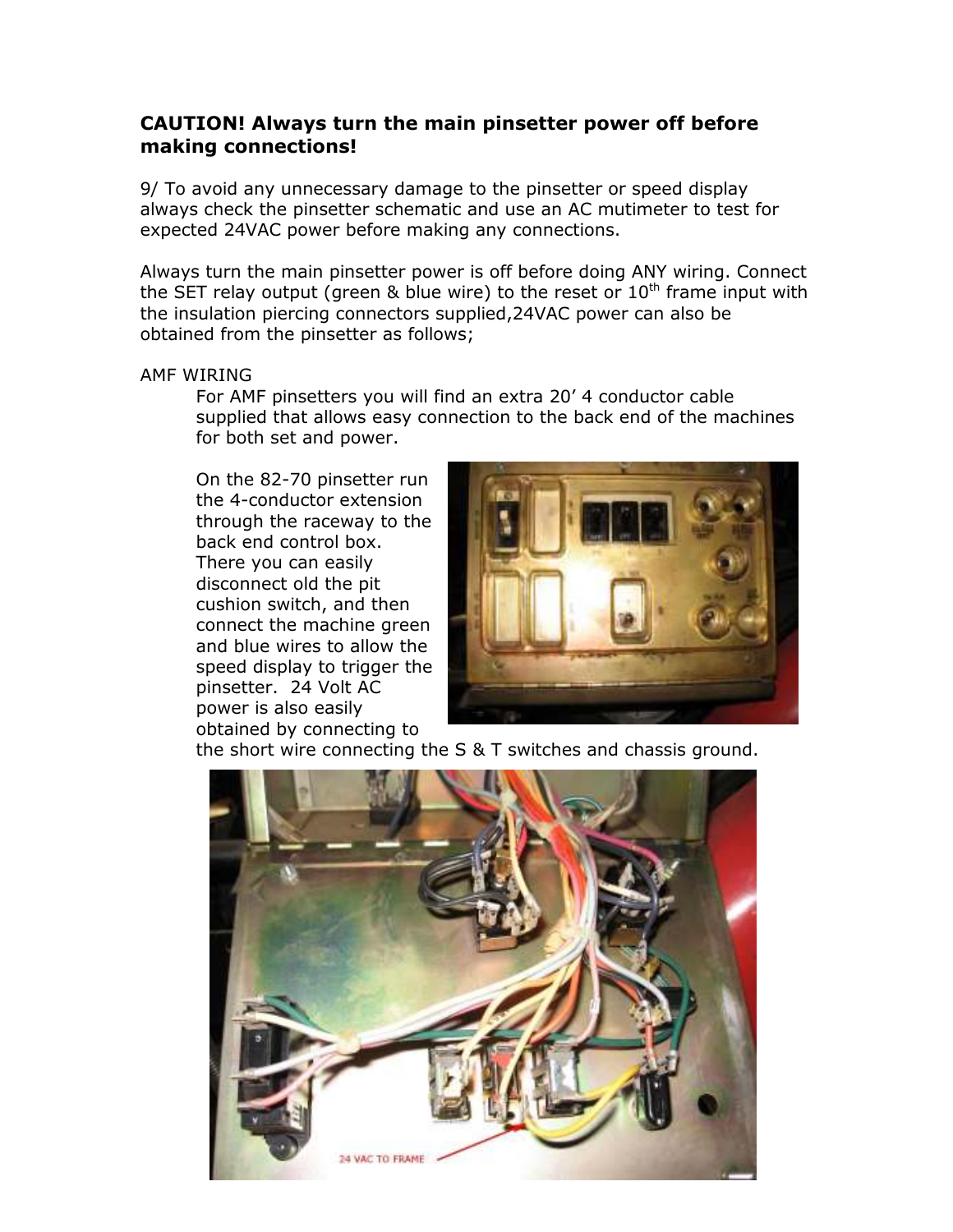#### BRUNSWICK WIRING

The 20' cable supplied is long enough in most cases to be fed directly to the pinsetter control box where there is usually enough space to route in into the box through an existing cable opening.



Brunswick "A2" machines can be connected in parallel with the "CONTROL TRIGGER SWITCH" to wires 56 and 69 with the insulation piercing connectors.

AC power is also obtained as shown below.